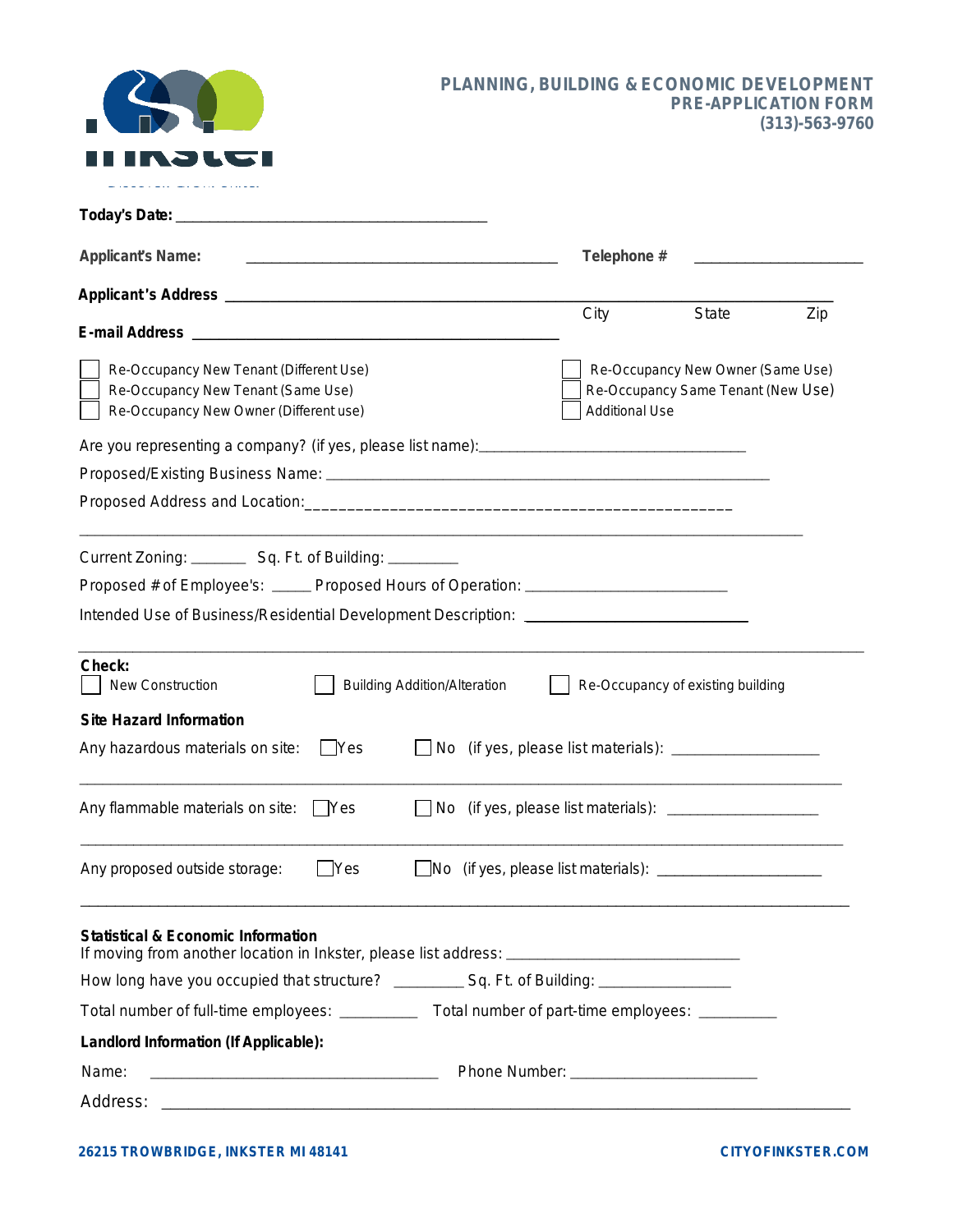## **Planning , Building & Economic Development Department**

**Pre-application Form**

I, the undersigned, state that all information and statements herewith submitted are true and correct to the best of my knowledge, information, and belief.

\_\_\_\_\_\_\_\_\_\_\_\_\_\_\_\_\_\_\_\_\_\_\_\_\_\_ \_\_\_\_\_\_\_\_\_\_\_\_\_\_\_\_\_\_\_\_\_\_\_\_\_\_\_\_\_\_\_\_

Signature of Applicant **Printed Name of Applicant** 

ADDITIONAL COMMENTS:

**(Office Use Only)**

 $\overline{a}$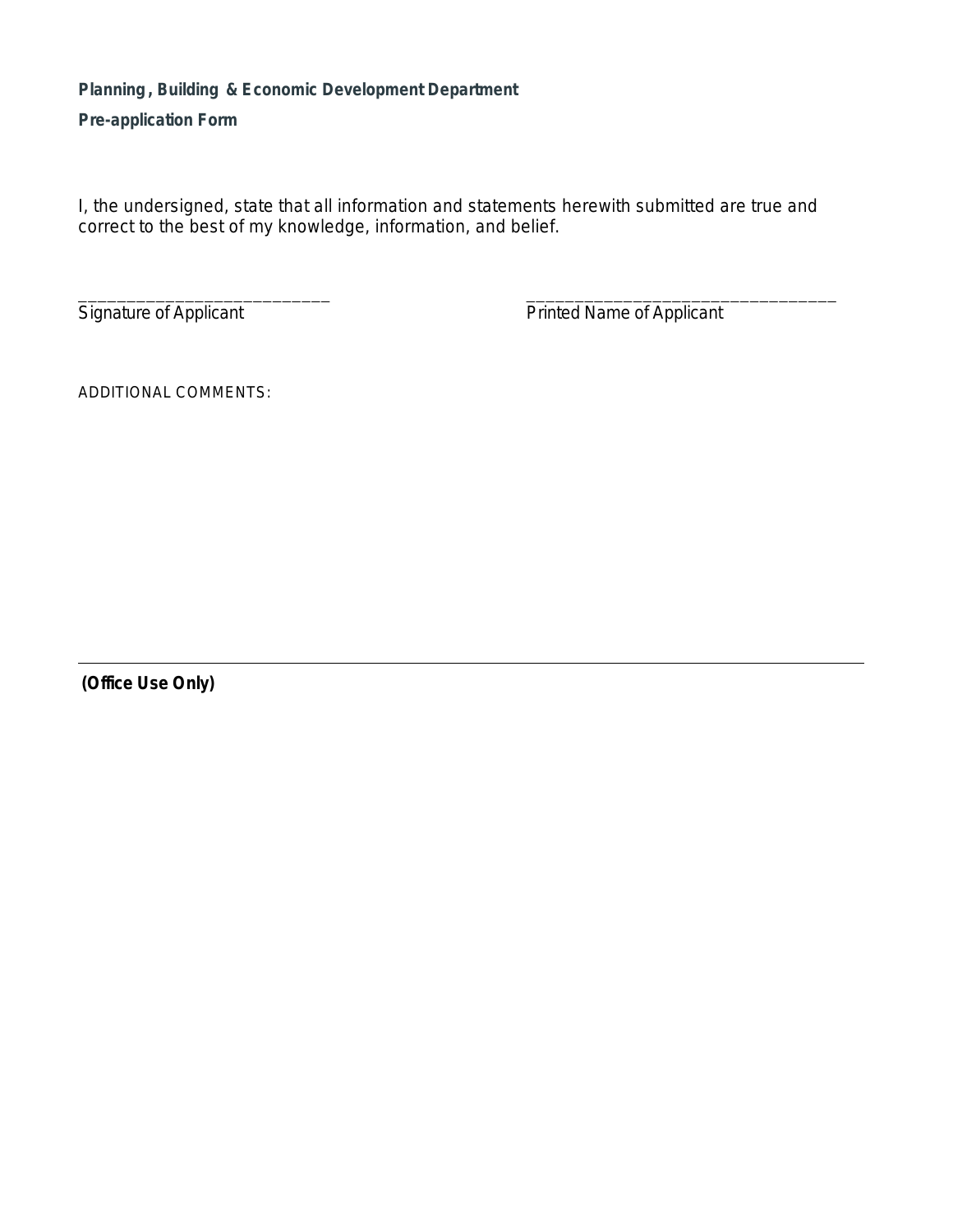# **Planning , Building & Economic Development Department Pre-Application**

#### **INSTRUCTIONS**

For re-occupancy of an Existing Building, a Change of Use, or a Change in Tenants in all zoning districts except for single-family detached dwellings in the R-1A through R-1C and the Town Center District (TCD), the following site development standards shall be complied with whenever occupancy permits or re-occupancy permits are required:

- A. A site plan shall be provided to the Planning & Economic Development Department. The Department will review the site plan and shall ensure compliance with the Zoning Ordinance.
- B. Off-street parking space layout standards, construction and maintenance shall be required in accordance with Section 155.077.
- C. Compliance with buffer requirements in Section 155.073(D).
- D. Public sidewalks shall be provided along all public street rights-of-way.
- E. Compliance with sign requirements in accordance with Section 155.230.
- F. Landscaping shall be required as specified in Section 155.073(D). If there is insufficient area on the site to fully comply with Section 155.073(D), then compliance shall be to the extent of which the existing site characteristics allow.

The Building Department shall require that all applications for building permits shall be accompanied by site plans approved by the Planning Commission or if site plan approval is not required, plans and specifications including a plot plan, in triplicate, drawn to scale, showing the following:

- 1. The actual shape, location, and dimensions of the lot.
- 2. The shape, size, and location of all buildings or other structures to be erected, altered, or moved and of any building or other structures already on the lot.
- 3. The existing and intended use of the lot and of all such structures upon it, including, in residential areas, the number of dwelling units the building is intended to accommodate.
- 4. Existing and proposed parking lot details, buffering if required, signage, public sidewalks, and landscaping shall be shown on the plot plan.
- 5. Such other information concerning the lot or adjoining lots as may be essential for determining whether the provisions of this Ordinance are being observed.